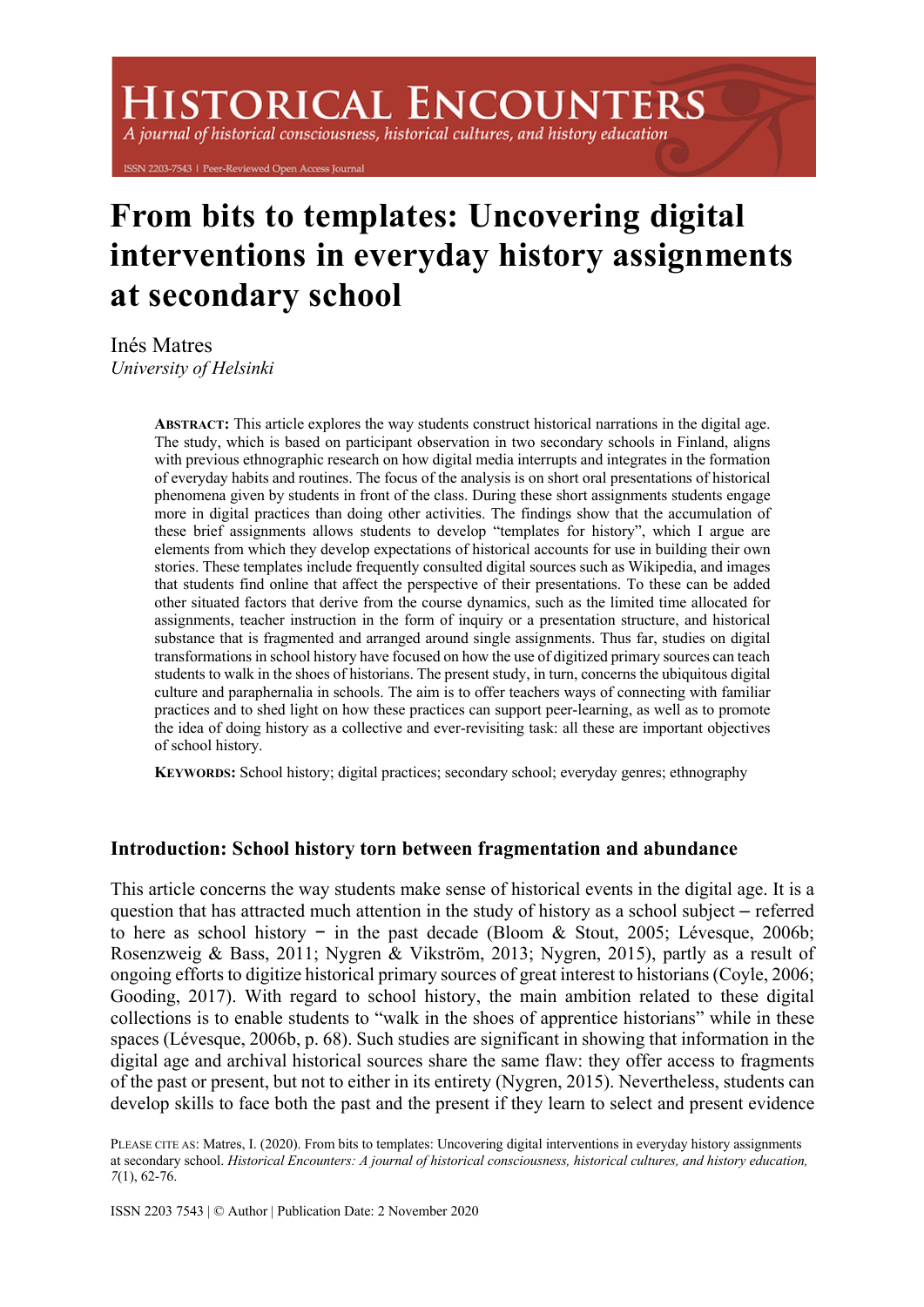and to read sources empathically, i.e. to know the context in which they are produced and preserved (idem). Scholars recognize that sporadic engagement in this practice will fail to deliver such skills, and that teachers need to invest effort in familiarizing themselves and students with such sources (Lévesque, 2006a; Nygren & Vikström, 2013; Rosenzweig & Bass, 2011,). It has been also been recognized that materials depicting ordinary people and local perspectives, which is popular among students and shared by many archival sources, relate to, but do not provide students with the broader political context of the time (Bloom & Stout, 2005; Nygren & Vikström, 2013, p. 65; Nygren, 2015, p. 94,98). Indeed, digital archives containing historical documents, periodicals, artworks and artefacts are used sporadically in the history classroom. For the most part, teacher instruction, textbooks, history websites organized like textbooks, and other hand-picked sources, some of which are designed for teaching purposes whereas others are not, serve as the basis on which students in ordinary history classes make sense of the past. The emphasis in this article is on mundane and ordinary practices that do not reflect those of the historian but are equally new in that they are digital. This article therefore asks whether these ordinary practices could be considered transformative of school history.

As an ethnologist, in my approach to school history I focus on everyday classroom activity and the use of ordinary sources. This is in line with previous ethnographic research highlighting the need to investigate the everyday life of youth to acknowledge the fluidity of their on- and offline activities, as well as the physical and virtual spaces they inhabit in the digital age (Ito et al., 2009; Livingstone & Sefton-Green, 2016). With this in mind, in the following I describe four instances in which students prepare and give short oral presentations about historical events and phenomena. Although these presentations are not new to the digital age, they do involve some digital practices in terms of collecting information, sharing materials and presenting results. In focusing on this I contribute to the literature on transformations in school history in the digital age in broadening the perspective of digital history in school to include not only the materials and practices of the historian, but also those that belong to the everyday history class. By focusing on existing practices such as oral presentations, I agree with Roy Rosenzweig's observation that people do not change their practices from one day to the next, but "selectively appropriate" new technology in what they are already doing (Rosenzweig & Bass, 2011, p. 93). In further contextualizing digital transformations in the context of school history I am guided by two concepts. The first concerns the fragmentation of historical substance in school, which has become a preoccupation for scholars to the point that school history has been compared with pools and sushi bars (Howson, 2009, p. 31). It is claimed that, although history curricula should provide students with "coherent and usable pictures of the past", adolescents leave school with "bits and pieces of historical knowledge" (Shemilt, 2009, p. 142). Consequently, school history comprises a selection of events that, at best, allow students to "orientate themselves and move across the ladder of time" (Howson, 2009, p. 26), as well as to "do something with their knowledge of history" (Lee, 2012, p. 139). In other words, the fragmentation of historical substance is a complex idea<sup>1</sup> that arose well before the digital age, but that resurfaces when teachers describe digital materials, and especially how they connect them to isolated historical events:

You find things [online], of course, but it is still very fragmentary. You have very small pieces, but not a whole picture. (Vilma, history teacher, secondary school)

For Absolutism [the students] had to search online information about the palace and the life of Louis XIV. Then they held mini presentations of 2-3 minutes, each had specialised in one thing: the garden, the buildings, the life in palace... Then we all took a virtual tour of Versailles online. (Alma, history teacher, secondary school).

Not far from pools and sushi bars, snapshot narratives is a metaphor Niklas Ammert uses to describe the style used in history textbooks in the last thirty years. He claims that a contributing factor to this style is that textbooks are media products of our time: "[t]he snapshot narratives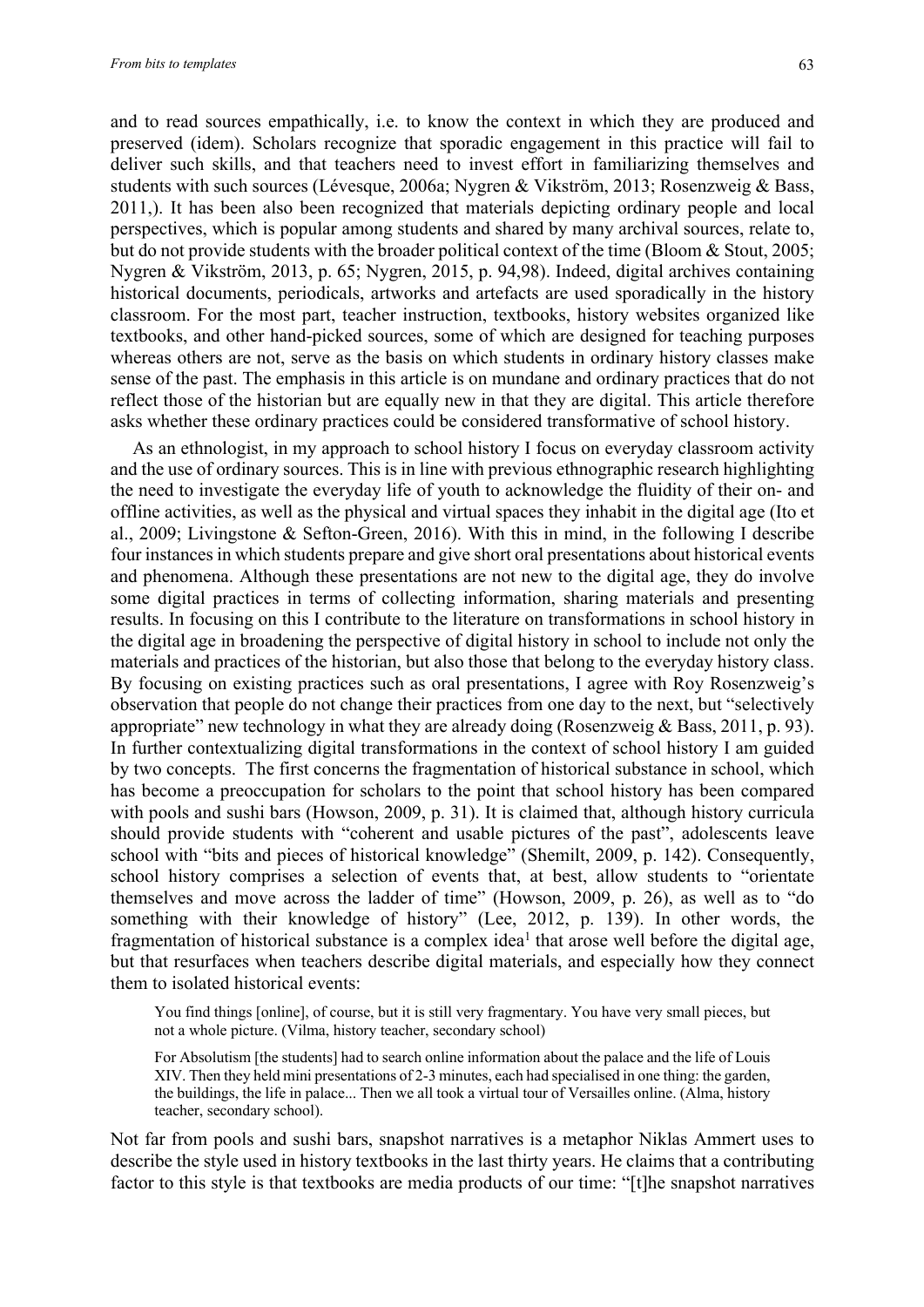embedded in today's media society, are characterized by different stories that are briefly placed under the spotlight" (2010, p. 20). I, too, found that the students' oral presentations put stories briefly under the spotlight, but Ammert does not consider what effect the style of the textbook has on the way students create or recreate the past. This is a relevant question, given that the media used include not (only) the textbook but also excerpts of texts, and hand-picked references collected by the teacher or found online by students. This brings me to the second concept guiding this study: "history as a culture of abundance". Roy Rosenzweig recognized early on that the internet would not only facilitate the access to historical and scholarly sources, it would also broaden what doing history means, who writes it and who constitutes its audience (Rosenzweig, 2003, pp. 738–739). When I visited history classes, I found that not only have the source materials diversified, the practices and the outcomes that students produce also differ from lesson to lesson: from reading material for a Q&A or a team game using Kahoot, to building a timeline, or composing their own object gallery using PowerPoint. In sum, this article addresses old and new challenges of school history (the selective appropriation of technology, fragmentation and abundance) and contributes to the literature on transformations in history as a school subject in the digital age.

The methodological framework for this study is ethnological, in other words the focus is on the ordinary and the everyday. This approach allowed me to observe how, in the history class, digital spaces and practices were used not only for information gathering, but also for collective and individual storage and performative paraphernalia. Reflecting upon ethnology that focuses on everyday life, I aimed to immerse myself in the flow of the history class to identify how digital media "interrupts and integrates into habits and routines" (Pink & Leder Mackley, 2013, p. 689; Pink et al., 2015, p. 162). Moments at which routines and habits are described are considered "the 'stuff' through which sociality and structure are enacted" (Thomson, Berriman, & Bragg, 2018, p. 5). In the context of school history, I consider the oral history presentations that students frequently give as the main vessel that allows them to "familiarize with processes that arise from the act of doing history" (Lévesque, 2008, p. 27). As a teacher participating in this study remarked, these short projects are what students remember best about the history class when they leave school.

This article focuses on everyday classroom activity rather than students' papers, or an activity designed for the purpose of this research, and thus in contrast to the literature that assesses students' historical knowledge, it examines their working processes. One reason for doing this is that few studies focus on digital history (Nygren, 2015; Nygren & Vikström, 2013), and most of those concern the later stages of school, whereas the participants in this study were transitioning from lower to upper-secondary school. Moreover, even if curriculum guidelines provide a scale of what students are supposed to know after each level, digital skills remain unrelated to history (Opetushallitus, 2015b, 2015a). On the other hand, having analyzed how students undertake digital tasks within assignments, Ibrar Bhatt argues that the pedagogical goals of teachers have not necessarily changed even if the way their students work has (Bhatt, 2017). Unlike Bhatt, who focuses on digital literacies, I acknowledge the importance of history as the context of these assignments, concretely by including the teachers' motivations and aims. One teacher participating in this study remarked that having their own digital equipment allowed students to become active researchers, which is an important aspect of history didactics (Ahonen in Castrén, Ahonen, Arola, Elio, & Pilli, 1992; Dawson, 1989). Furthermore, considering digital practice within the framework of school history responds to a call for research on communities adopting ICT and their educational settings (Samuelsson & Olsson, 2014).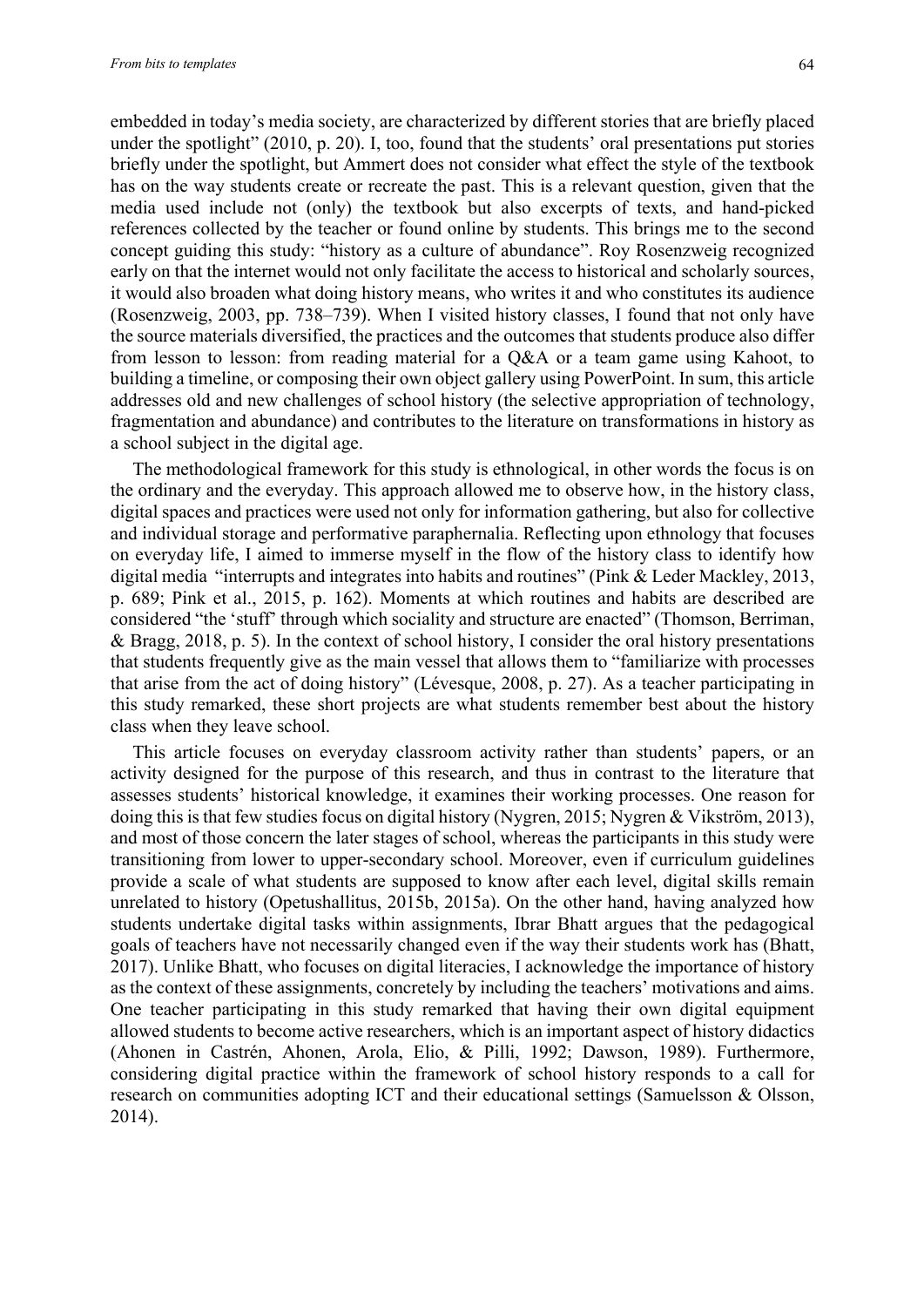# **Everyday history assignments: data and methodology**

The main question addressed in this article concerns the extent to which the digital culture and its paraphernalia, which are increasingly present in school classrooms, intervene in how students make sense of history. In the following I therefore present an ethnographic account of history classes in two Finnish secondary schools. During the first research phase I conducted semi-structured interviews (Davies, 1999) with six history teachers in four secondary schools to learn how digitalization has affected their teaching. The interviews covered their background and their approach to the teaching of history, how digital resources were used in their classes, and their accounts of learner-centered activities from inception to evaluation. Although this paper examines assignments in which students engaged with digital resources, two interviewees did not use them in their classes, one due to a lack of familiarity with them outside school, and the other due to the inadequacy of the school's ICT infrastructure. It should be noted that the four teachers who favored ICT adoption worked in schools in which each student was equipped with a tablet, whereas the other two had to make sure that a computer lab was available for students to use digital resources. This confirms the findings of recent studies on ICT integration in education that identified both infrastructural and social factors in the digital divide (Aliagas Marín & Castellà Lidon, 2014; Samuelsson & Olsson, 2014). In this study, these inequalities are reflected in the way digital practices can be considered exceptional rather than everyday occurrences.

During the second phase, I carried out participant observation in the two schools that were more active in their use of digital resources. Participant observation has become an established method in the study of digital media, in that it facilitates the examination of "interdependencies among artefacts, practices and social arrangements around new media" (Lievrouw & Livingstone, 2006, p. 2). Two of the teachers I interviewed invited me to observe one of their ongoing courses in which students regularly made use of digital resources. In March 2017, I visited the first class, a short optional course entitled "The development of scientific thinking" taught by Sanna, with ten students aged 15-18. From January to May 2019 I visited a ninthgrade general history course taught by Alma, with four students aged 14 and 15. Although there were differences between the schools, one being a state school and the other an international school<sup>2</sup>, both teachers completed their pedagogical studies in Finland and classroom activity was organized in a similar manner. Overall, I observed students carrying out eight assignments that culminated in an oral presentation in front of the class, the time spent on these assignments varied from one to three sessions. In addition to taking field notes during the observation, I conducted group interviews with the students to get their immediate impressions of the course and of their own work, as well as follow-up interviews with both teachers. The students' parents were informed via a consent form that students read and signed if they agreed to participate. In line with Finnish research guidelines, to guarantee participant confidentiality (Kohonen, Kuula-Luumi, & Spoof, 2019) the names assigned here to students and teachers are pseudonyms, and the nationality of the international school is given as *Ulkomaa*, which means "foreign country" in Finnish.

In my analysis of these brief periods of intense work I was guided by Mary Soliday's definition of assignments as "everyday genres of academia" through which students perform tasks dictated by a genre in a situated manner (Lave & Wenger, 1991; Soliday, 2011). The point is to practice writing academic texts in a setting in which situated aspects (the peer audience and their trial character) make everyday genres socially informed and enacted moments (Soliday, 2011). Soliday writes about academic assignments, and it is thus necessary to distinguish between college and school students. One teacher in this study characterized her students' historical skills as instinctive rather than intentional, which reflects the position of students between lower- and upper-secondary school as halfway through their journey towards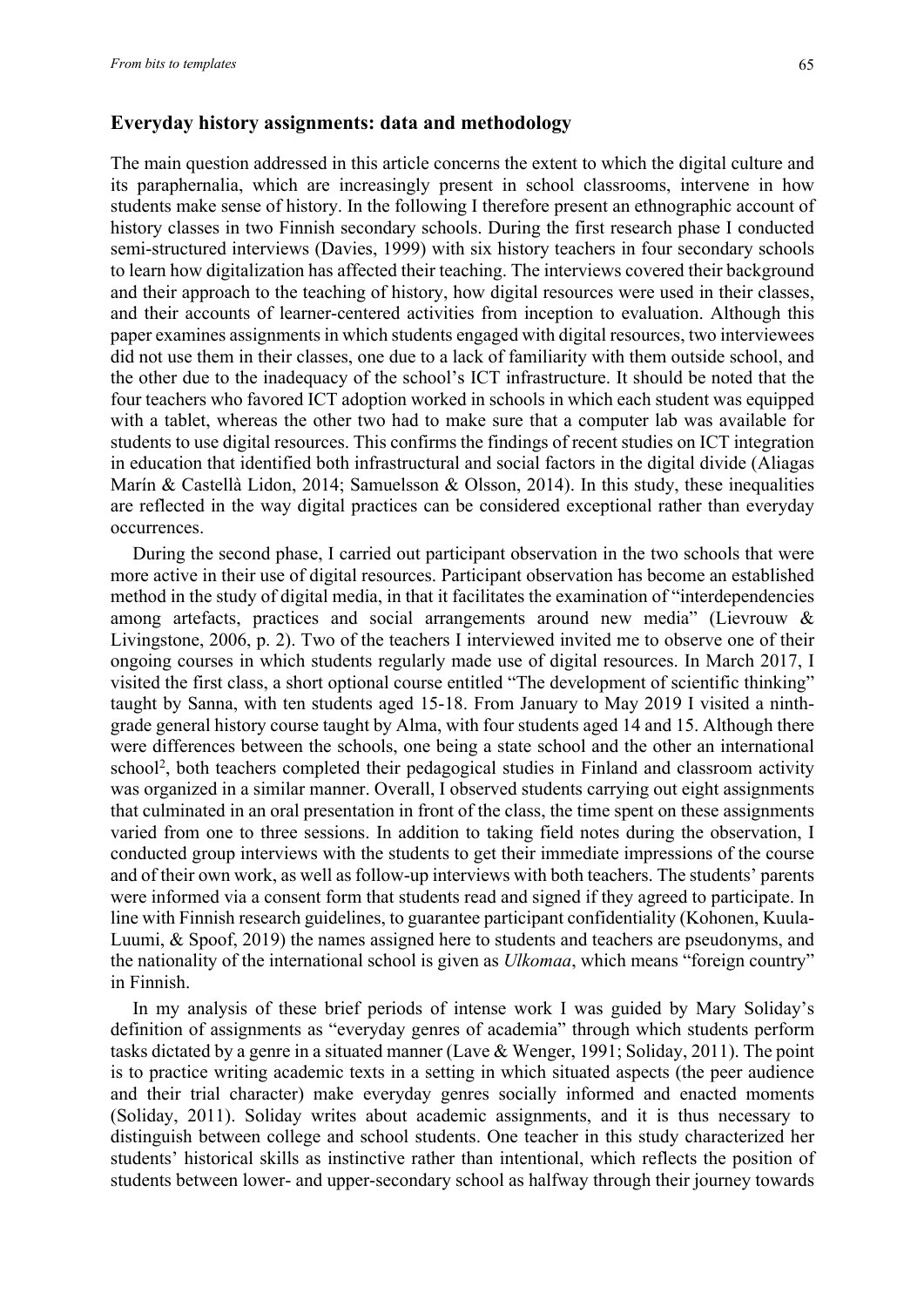gaining a "private understanding of the concepts and tools of the historian" (Husbands, 1996, p. 26). Husbands points out that this private understanding does not include putting historical concepts and tools into practice to create new historical knowledge. The situatedness to which Soliday (2011) refers was apparent when the students received instructions, grouped, divided tasks, worked autonomously, consulted the teacher and their devices, and rehearsed their presentations before 'staging' them and giving each other feedback.

The four moments analyzed below focus on the situatedness of everyday genres. As noted earlier with reference to the goal of identifying how digital paraphernalia interrupt and integrate in the formation of habits and structures, and acknowledging the educational context of school history, in each case I also reflect on the teacher's objectives and the students' underlying strategies. I have organized these moments as a sequence outlining this process: the first one introduces the dynamic of everyday assignments; the second focuses on the interplay of social relations, instruction and media use; the third analyzes the structural elements of one presentation; and the last one considers their ephemeral nature.

#### *From the Julian calendar to the Scramble for Africa: Bits and pieces of history*

At 8:15 Sanna informs us that today we will start the next topic of the course: time measurement; and at the end we will listen to the remaining presentations from the previous week. She refers to materials she had uploaded last week to Fronter (a pamphlet, a three-page copy with information about the Clock museum with highlights of the collection, and various typed pages with questions and answers). A Q&A starts, covering prehistoric and ancient methods of time measurement. [...] We watch a YouTube video that explains the origin of the Christian calendar, and spend some time opening the content. [...] Q&A resumes around Islamic, Chinese and Soviet calendars. [...] To close this topic for the day, Sanna invites students to share the objects and stories they remember from the visit to the Clock Museum last Friday. [...] At 9:00 Sanna sits at the back, Pertti and Timo come to the front to present the Scramble for Africa using two maps of the continent, before and after the Berlin Conference in 1884. [...] Later, Elsi and Ville present the "discovery" of the Americas (air quotes done by Elsi), their PowerPoint presentation consists of a well-known Weissmuller map of 1507, and a slide showing the 1803 expedition to Northwest America by Lewis and Clark [...] At 9:30 we applaud both presentations... (Field journal 14.3.2017, school 1).

This excerpt from my field diary best illustrates the earlier mentioned fragmentation of the historical substance into "bits and pieces" (Shemilt, 2009, p. 142) or "pools" (Howson, 2009, p. 31). This section focuses on the disruptive dynamic in which everyday assignments are embedded. This course concerned the development of scientific thinking. The focus during the three lessons each week was on a specific scientific discipline, but as happened here, two presentations from the previous week had to be allocated even though the class had moved on. The goal of the course resonated with the idea of "usable history" rather than offering a linear development of science history. As Sanna explained to me, the school was specialized in science and therefore she had created this optional course. Indeed, most of the students in the class preferred math or physics rather than history. Moreover, although some students attempted to summarize the course for me by enumerating all the topics from memory, as is common for students of this age (Ammert, 2014), two of them saw it in practical terms, as having learned where the things that interested them most originated.

Paying closer attention to how this lesson progressed, I found that the fragmentation was supported by the different activities: first, students were asked questions based on previously read materials that the teacher had collected in Fronter (the school's learning platform), then they watched and opened up the content of a YouTube video, next they shared memories of a visit to a museum the previous week, and finally we heard two oral presentations by students for which they had carried out some research, illustrated with historical maps. Sanna mentioned specific objectives of the course, particularly oral presentations: she wanted the students to practice diverse forms of collaboration and to become familiar with searching for visual sources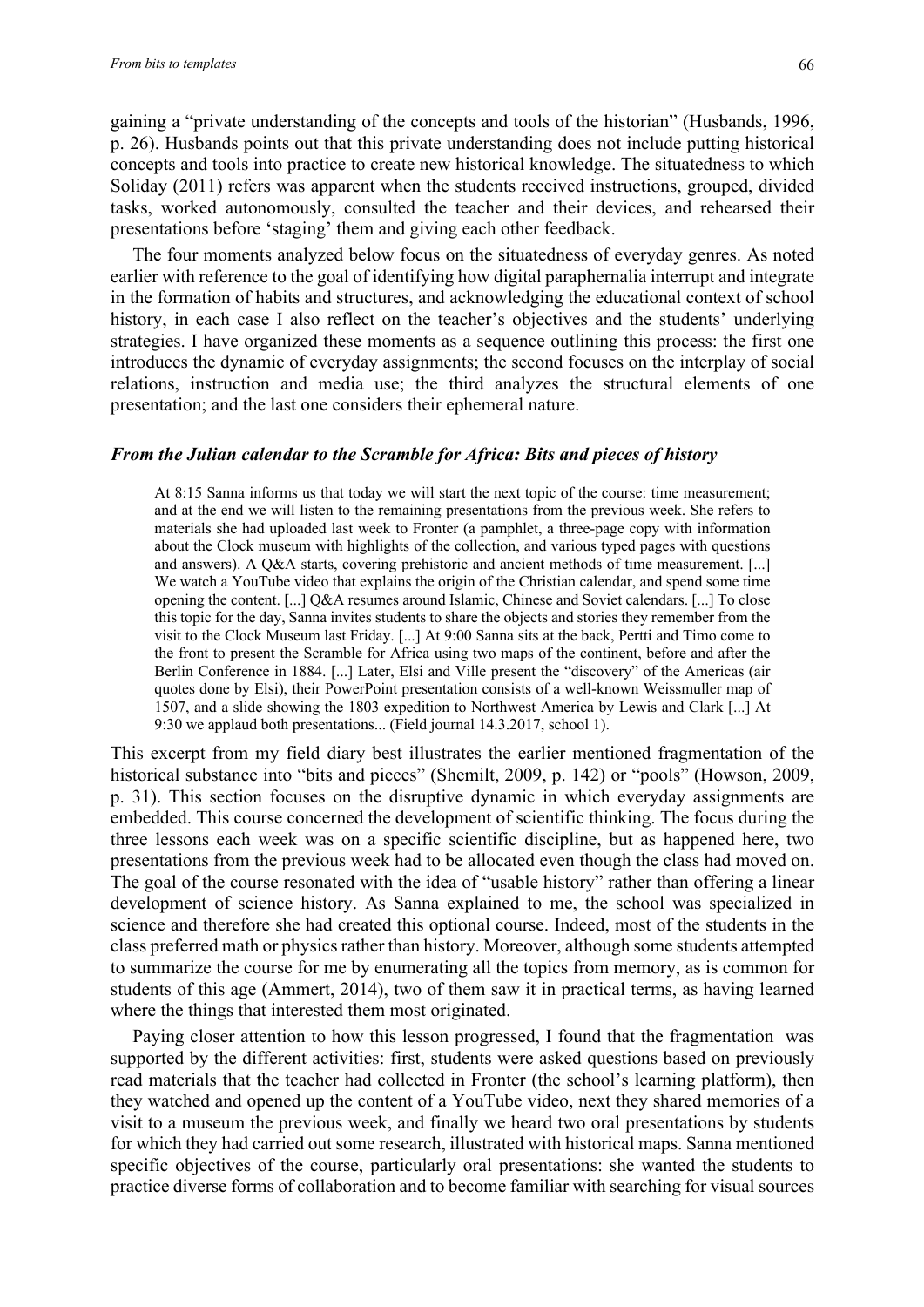online. She also wanted to prepare them for their final exams, in which they usually have to analyze a visual source (for example, a painting, artefact, or map). As a student named Kimo remarked in an interview about these presentations: "It wasn't just the teacher telling the absolute truth. We have to think, is this the right thing or not? Or, we have to choose what we tell the others". These oral presentations stand out from the other activities in that they benefit from the fragmented historical substance: here, a pair presented the Scramble for Africa whereas the other talked about the discovery of the Americas. This allowed students unprecedented moments of agency. In sorting the information and deciding what and how to present, the students were processing written and visual material translating historical concepts into their own words, and they even dared give a personal evaluation of the past (Elsi questioning the concept of "discovery" using air quotes). They also became aware of and felt responsible for their peers' learning. In acknowledging their peers as an audience, oral presentations created a moment of affinity in the sense in which James Gee defined "affinity spaces" such as fan sites or strategy games, where young people are teachers and learners in some degree and depend on each other to develop expertise or to advance (Gee, 2006). In sum, fragmentation, which is traditionally seen in a negative light, could be otherwise in that it allows students to adopt an active research approach to historical subjects, which in turn reflects the objectives of school history (Castrén et al., 1992; Dawson, 1989) and resonates with the idea that, in the digital age, "history as retrospective is being overtaken by the idea of history in the making" (Tredennick in Weller, 2013, p. 57). It may not be able to supply a complete picture of the past, but it is coherent and usable, allowing students to connect history to interests and subjects outside the history class.

# *Friends, games and anchors back to work: Media ecologies in school*

I follow Anton's team into another classroom. Their task is to represent the opposition of the Church to the Nazi regime. They sit at a table with a boy and a girl who are working on another topic. In 20 minutes they have to upload a handout to the Office group before the presentations. Anton types into and reads his tablet, occasionally adding a bulleted paragraph in his notebook. Meanwhile, the others in his team and the girl play hangman on the whiteboard. At the same time, the boys are discussing LoL, a video game. One of them has tried it and complains that after a week you have to pay for it. Anton joins the conversation, to try to persuade one of them to play the game together over the weekend. Every now and then his groupmates suggest something, reading aloud from their phones: one has found something about Hitler. Anton responds to this dismissingly and gives him a name of a bishop to look up. Alma pops in, reminding them to upload the handouts and asking if there are any difficulties. Anton mentions that the main difficulty is to see the Church as an opposition group. He has found information about bishops who publicly criticized the regime, but he cannot identify common objectives, or consequences for the Church. (Field journal 19.1.2019, school 2).

Moving on from the previous introduction to the dynamics of assignments, the excerpt above illustrates instructional and social elements of the brief moments in which students prepare an oral presentation. Although this is only implicit in the end, the students, grouped in teams, were given a specific task by Alma, their teacher: after selecting a group in opposition to the NS regime, each team was asked to address four issues in their presentation: reasons for rebelling, types of actions, objectives, and the consequences for the group. Alma acknowledged in an interview that students of this age have great difficulties in limiting the scope of an investigation, hence her guidance. Later on, a student confirmed this: "It is a bit difficult for me, when we have long text sources, to know what the most important information for the presentation is". A presentation structure, in the form of research questions, was an aid commonly provided by the teacher when students had to undertake online searches, to help them to limit and focus the scope of their presentations.

A second interesting aspect of this field note requires zooming into the context in which these students undertook the assignment. The work and the game go on simultaneously as they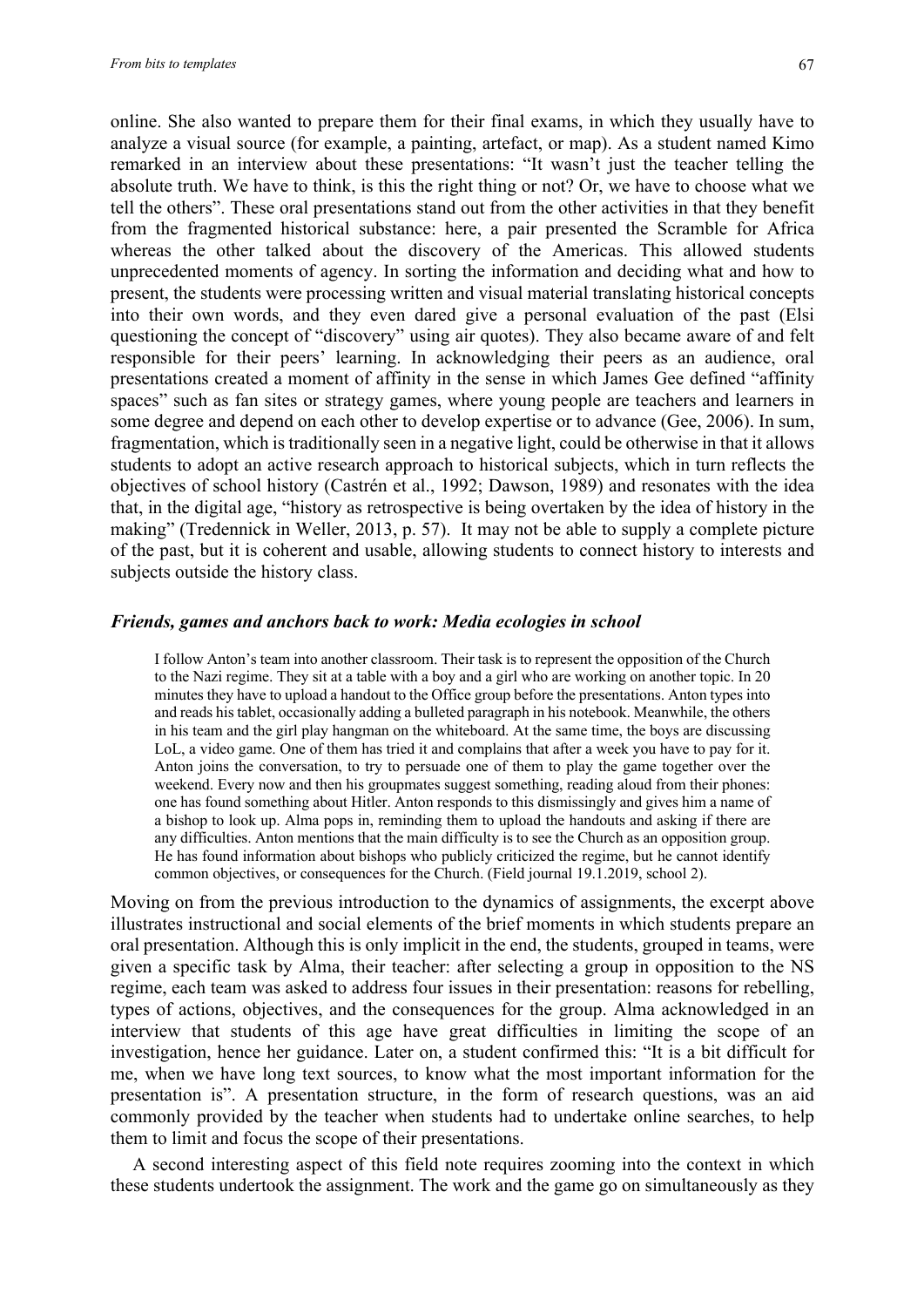converse about weekend plans. This assemblage of work and leisure was common among students in unsupervised moments. The protagonist in this case was Anton. He was in charge of his team's assignment and distributed tasks. Unlike his fellow group members, Anton had been present in a previous lesson when opposition to the NS regime was discussed, which could explain why he took the initiative in this assignment. However, during the five months I was observing his class, Anton distinguished himself as a facilitator: while here he distributed tasks, in other sessions he would check on his peers' progress during periods of individual work, and when the school network connection was down, he shared his Wi-Fi access. Talking about how they spent time online outside of school, he explained that he persuaded his school friends to play League of Legends, a team-battle videogame, and he engaged in forums on how to play it more competitively. Learning this about him, I began to understand why he often assumed this mediating role among his peers. The similar way in which he approached team and taskoriented assignments and videogames expose the "media ecologies that youth inhabits" (Sims in Ito et al., 2009, p. 50). The concept of "media ecologies" is defined as the relationship between "the social, technical, cultural and place-based systems in which the everyday practices of youth flows" (Ito et al., 2009, p. 31). Ibrar Bhatt used the term "irruption" to describe when students undertake assignments that require them to use digital paraphernalia and in doing so revert to familiar digital practices that they engage in for non-educative contexts (Bhatt, 2017). All this shows how students' strategies in both school and out-of-school activities are related, and that task-oriented assignments can activate such relationships.

In sum, instruction provided in the form of tasks that are easily distributed among team members is a tool that not only helps students to narrow down materials and subjects but also constitutes an anchor back to work from interludes of socialization and leisure. It also enables them to engage in digital practices with which they are familiar. Next, I examine moments when students developed their own research questions.

#### *'Things that I want for any other topic': Revealing a template for history*

When I start any subject, it is important for me that somebody explains where it fits in general. That is, how other events contributed to it. And so [in our presentation] we said what it was about. Then, details of what happened at that time, we did this with the timeline that Rosa presented. And most times, the consequences or effects of the whole, as a sort of conclusion. Personally, these are things that I want for any other topic. (Sonia, school 2, age 14).

Two students named Sonia and Rosa followed this strategy for their next assignment. Taking a presentation for which the students were free to develop their own inquiry, I focus here on the interplay between big pictures of the past and the little pictures created by students. In addition to having elements in common with a previous presentation in which Sonia used a similar structure, Sonia and Rosa's presentation seemed to reflect the structure of the circumscribing substance of the course. This class dedicated six weeks to the subject of Imperialism. When I interviewed the students, they remembered this topic better than the others. Three of them said it was unique to be able to cover a historical period in such depth. The topic was introduced taking on Ulkomaa's imperial experience, then students gave oral presentations on the British Empire (Sonia's statement refers to this). Later on, there was a discussion about the implications of the territorial and military rivalry among colonial empires at the breakout of WWI (a conflict that had been studied earlier that year), and to conclude the subject the students were briefly lectured about the process of decolonization. These topics remained fragmented in the sense I referred to earlier: each entailed a different activity, some were based on teacher instruction while others involved viewing a DVD, and for this one, students gave oral presentations.

Three presentation topics were distributed among the students: British colonies during Imperialism, the Fashoda Crisis of 1898, and India under British rule. No research questions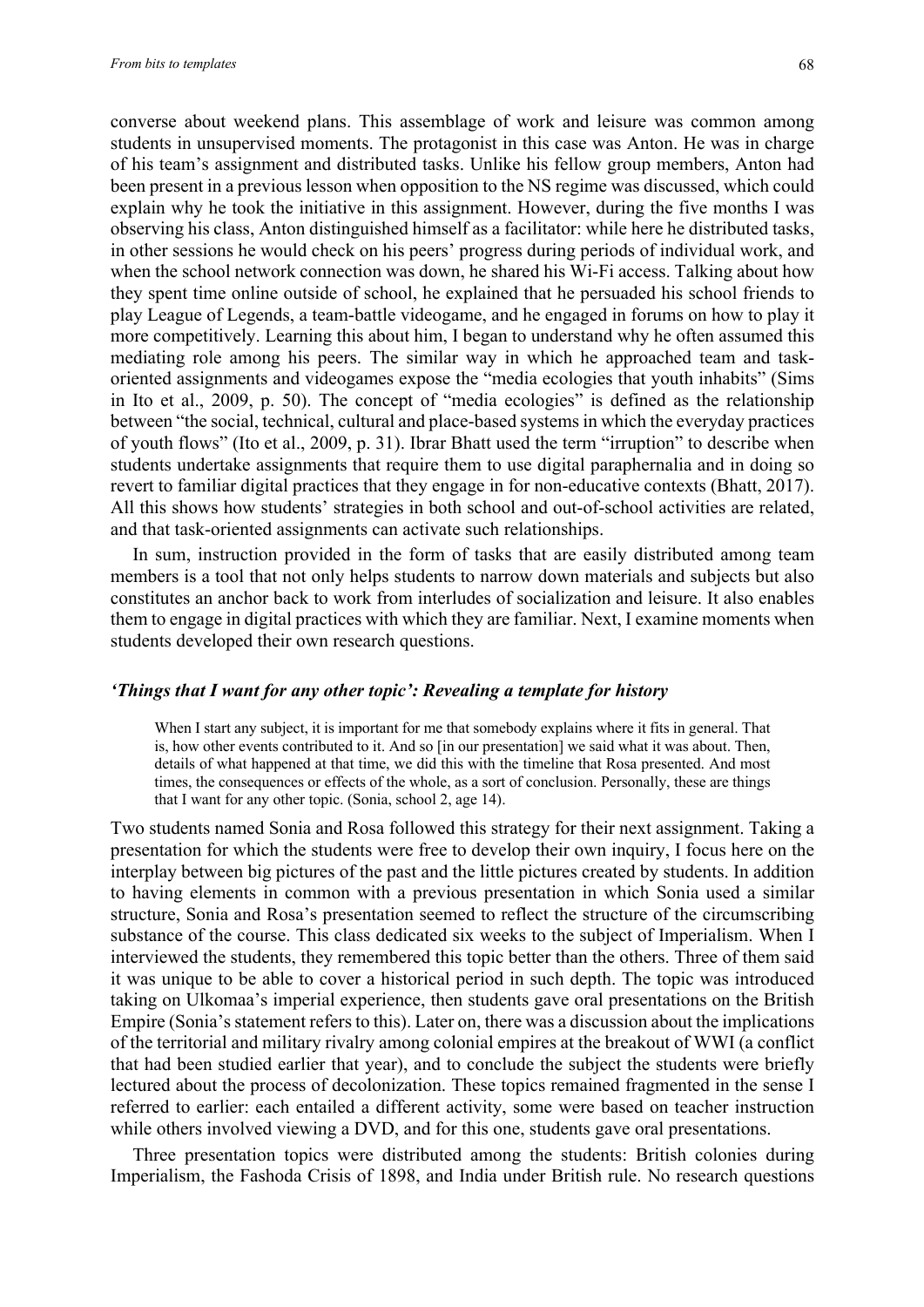were suggested, but there was a short text introducing each subject, which was to be complemented with material acquired online. Sonia and Rosa chose the first topic. After enumerating the motives behind and the characteristics of British imperialism in the late 19<sup>th</sup> Century, they created a timeline on which they placed the territories colonized by Britain between 1850 and 1914, and a list of repercussions focusing on the enrichment of Britain at the cost of the human and material draining of its colonies. Sonia adopted this structure in several presentations, which was particularly evident in this one in that the slides emphasized this plot.

Later, in an interview, Sonia recognized the inadequacy of the sources regularly consulted in this class for this assignment. She admitted that "there was little information" on the two main history websites they used, and "if there was any, it was how Ulkomaa perceived these events, which is not what I needed". Focusing on Britain for this assignment conforms with the ongoing internationalization of history curriculums across Europe (Elmersjö, 2014; Poulsen, 2013), but this was challenged by the perspective gained from digital sources consulted alongside the textbook. In their search for an appropriate perspective, all the groups consulted two language versions of Wikipedia and listed it as a source on their slides, although this provoked no commentary during the presentations. This calls for additional comment as Rosa complemented her friend's statement, admitting that the structure of this presentation was somewhat inspired by the Wikipedia articles they found on the topic –something that Alma allowed when introducing new topics. Previous research on the use of digital sources of information in school characterize Wikipedia as fluctuating between legitimacy and illegitimacy (Andersson, 2017; Chandler & Gregory, 2010). From Sonia and Rosa's statements, we could consider Wikipedia a legitimate source in terms of structure and internationalization when students create their own historical narratives. One final element that Sonia felt was particularly fitting concerned having used political cartoons that emphasized and illustrated their main message: the dominant and abusive position of Britain towards its colonial territories. Later she explained that another teacher had used cartoons in every lesson; Sonia liked them because they conveyed attitudes towards historical phenomena from the same historical time.

After revealing the ingredients of one presentation, the idea of template for history arises. A "plot" can be recognized in Sonia's statement, a sequence explained in terms of antecedents and consequences<sup>3</sup> to make sense of the open and chaotic past. Causality is frequently taken for granted in historical accounts, but it is the creation of historians (Lévesque, 2008, pp. 66–70). Sonia's strategy shows that students connect their "little pictures" to bigger ones by drawing elements from the circumscribing substance of the course as well as what they find in regularly consulted sources. Digital images, and the slides they freely configure, accentuate both the structure of and the perspective on the subject.

#### *'If you like history, you save it', sites for the collective revisiting of history*

Fronter is more for the teachers, they are the ones who usually put things there  $(\ldots)$ ; the students use different tools, whatever suits them best (Eliel, school 1, age 16)

We only do these topics once in our lives (...). It depends on the person, if you don't like history then you don't bother to save it, because you don't have to remember it. But if you like history, then you save it, to remember it. (Anton, school 2, age 15).

During my visits to both schools I noticed moments when there was a disconnection between the students and the digital environments that should have supported them in their everyday work. This section concerns the ephemeral nature of everyday assignments and focuses on how students handle their own digitally produced work. A Learning Management System (LMS) enlarged the classroom space in both courses and served as a communication channel between teachers and students. It emerged in moments when teachers referred to "new materials uploaded for today's work", and when students started wrapping up work and uploading their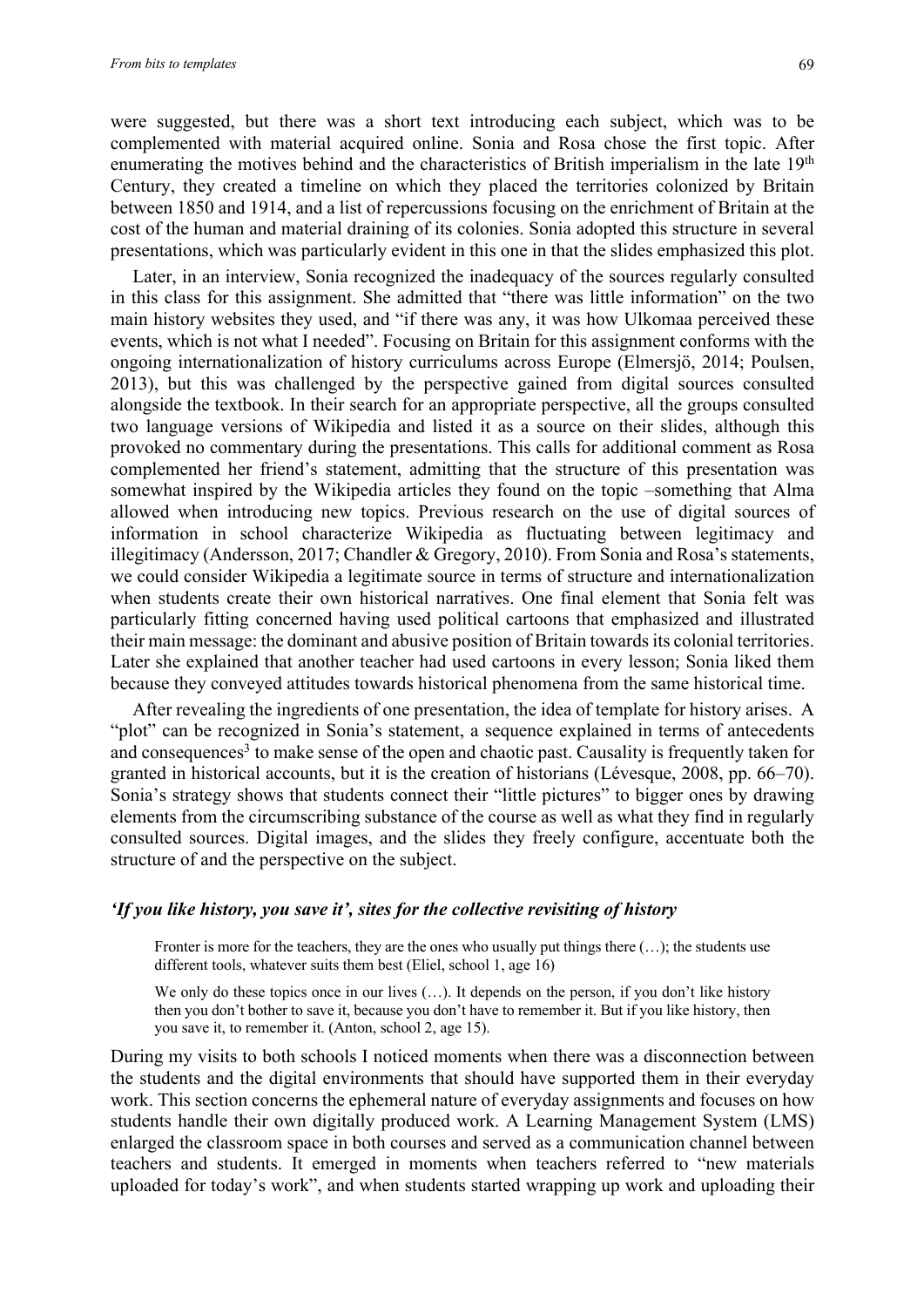presentations. These carefully prepared webpages, or temporary storerooms that dissolved at the end of the assignment, had the potential to turn into a tool with which these students could share, document, and preserve their work.

Students in the first school collected information on mortal illnesses, treatments, medical pioneers and achievements. Each team had to research a period between ancient and modern times. An empty table prepared by the teacher on LMS course-site was intended to document this effort. However, as Eliel remarks above, the table had not been filled in at the end of the assignment. Instead, the students had taken notes of each other's presentations, which they used as study material for the final test. As the teacher in the second school remarked, the sheer amount of materials that students produce for each class constitutes their digital heritage. However, Anton's words above refer to how some students kept course materials and their own presentations in their computers or the school cloud for future reference, whereas others did not.

There is an explicit sense of individuality in both statements when it comes to digitally produced work. The fact that spaces intended for students to share and for back-up work were left unused captures the ephemeral nature of everyday assignments and illustrates two untapped potential uses of digital spaces against this. First, they could contribute to the conception of individual or teamwork as part of a collective class effort, and second, they could store this effort to be revisited at later stages. Despite Anton's words: "we only do these topics once", the teacher purposefully introduced two topics that would be reviewed in the upper grades because, in her experience, time is more constrained then. Working collaboratively and reviewing past interpretations are not specific, but they are particularly relevant to history in the digital age. The collective and revisiting tasks of historical reconstruction have become more visible in Wikipedia in particular, where articles are edited by multiple authors and revised over time, and where members of the public can see and participate in this process. These social and fluid aspects of history are not necessarily new to the digital age, but they have been identified as the most relevant, which communities dedicated to the study of the past (or the present as the prospective past) should consider today (Ridge, 2014; Rosenzweig, 2006). Although LMSs are not designed for history teaching, they provide a space for collaboration and documentation, which could be used as a means of becoming familiar with these aspects of history. Even if young people engage digitally in social practices outside of school (one could characterize Anton's gameplay as such), in school their attitudes towards digitally produced work are more individualistic. It is recognized in ethnographic debate that such double articulations emerge when comparisons are made between how technology is designed and how it is used in domestic contexts (Horst & Miller, 2012; Silverstone & Hirsch, 1992). In these cases, too, individualism and collectivism are possible but do not necessarily happen to the same degree, or in beneficial ways.

# **Discussion of findings**

As I state in the introduction, the aim of my ethnographic approach is neither to offer a diagnosis, nor to provide an image that fits every classroom. The purpose of thick descriptions, or rather interpretive inscriptions (Geertz, 1973), of a few moments from classroom activity is to convey a reconciling dialogue between familiar practices of school history and digital interventions in these practices. Taking into account the micro-level scope of this article, I dare in this section to shift from the particularity of these two classes and the four moments presented above and to reconsider the initial concepts, which are new and old challenges for school history: the selective appropriation of technology, fragmentation, and abundance.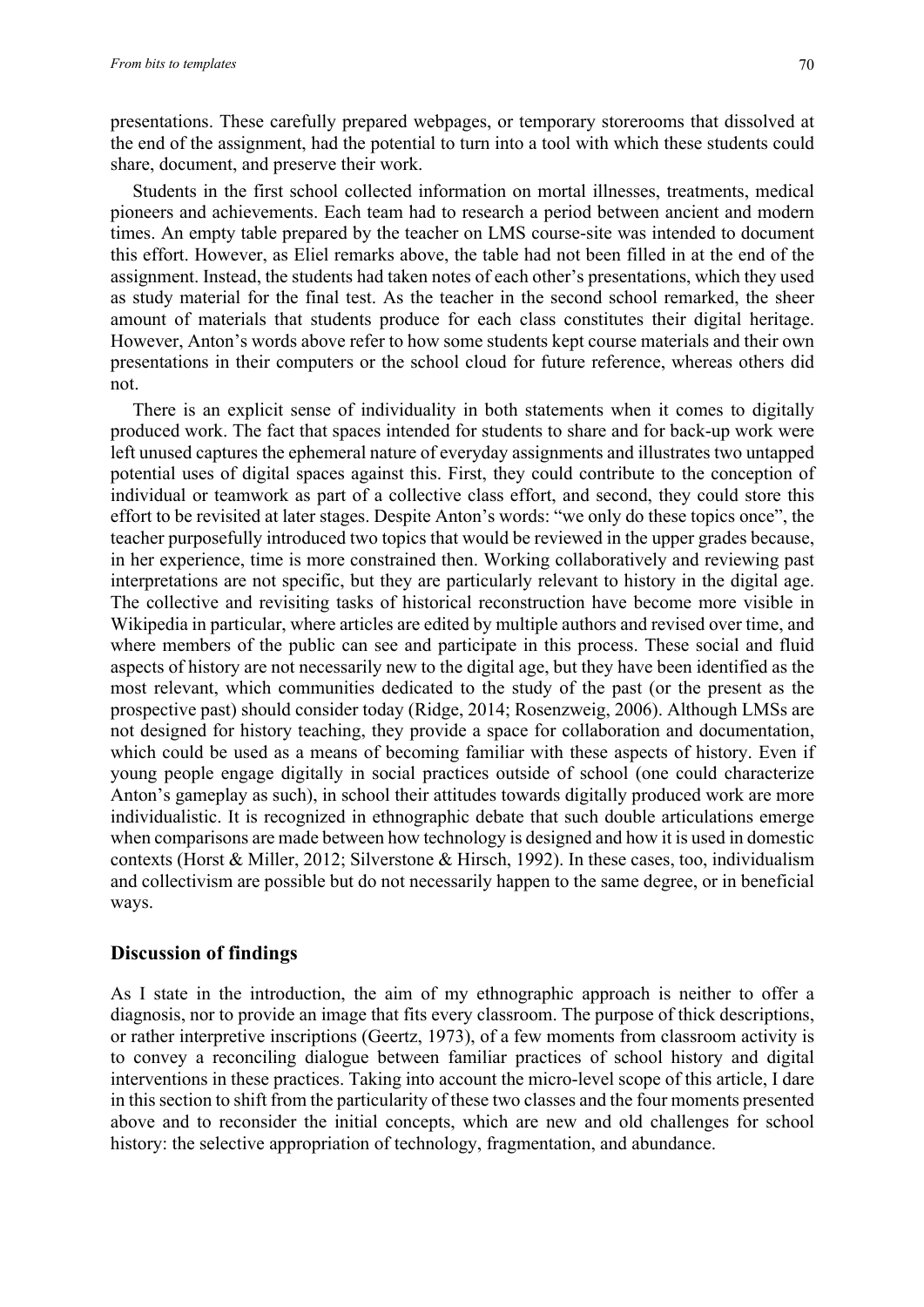The implementation of technology, or rather its selective appropriation into existing practices, has affected oral history presentations more than other class activities. This "everyday genre" of school history therefore constitutes the object of analysis in this article. It is a vehicle that offers students a way of self-appropriating the process of constructing historical narrations. Although digital technology is not essential to this process, accessing sources online and preparing presentation material in many forms (handouts, timelines, slides or image galleries) require students to filter and select content, as well as making them aware of having an audience and sharing the instructive task of the teacher. I have also shown that the media ecologies in which assignments are carried out (task-oriented, teamwork, peer-learning) share a grammar and activate relationships between schoolwork and vernacular practices of youth in the digital age. Even if only one student might have profited from his gameplay in getting his team to complete an assignment on time, for these brief periods all students partake in affinity spaces that so far have been related to strategy games, fan sites and community forums (Gee, 2006; Jenkins, 2008). With regard to less obvious goals of school history, which are nevertheless gaining in importance for historians in the digital age, the school learning platform, or LMS, designed for sharing course materials, facilitates conceiving everyday assignments as part of a collective class effort. Its back-up functionality (sometimes even called "archive") allows students to review this effort when they encounter the same or related historical phenomena in later years. Further research effort should be invested in how these affinity spaces, and spaces for the collective writing and later revisiting of history, could be more constructive for students because in the cases presented above, the organization of teamwork was left to decide to students, their presentation materials were not systematically collected, and some students discarded their own digitally produced work.

The fragmentation of historical substance in school has been compared with reducing history's vast subject matter to sushi bars, implying that students leave school with only bits and pieces of historical knowledge. As I have shown, fragmentation is supported by mundane factors such as time. Indeed, the need for teachers to allocate oral presentations among other activities often leads to the temporal disarrangement of historical substance, and the fact that digital sources can only be connected to isolated historical events is a new factor that strengthens fragmentation. However, having observed multiple assignments as they accumulate over time, I claim that students can overcome fragmentation, or at least connect their little pictures to the bigger picture and create templates for history. The bits and templates referred in the title of this article, aside from being two terms that have been assimilated into computer jargon, in this study they convey the role of assignments in school history. Assignments profit from this fragmentation on the one hand, but on the other hand they offer devices that facilitate bringing something into shape. In other words, templates for history are elements upon which students develop expectations from historical narrations. These elements have surfaced at diverse moments in the course of this article: a list of suggested issues to cover, the substance that circumscribes the assignment or the sources to which students repeatedly fall back. There is, however, a risk that these template elements remain underexplored in class. Although the students' historical accounts may comply with how history often organizes the chaotic past by means of causation and consequence, their statements about how they compose these accounts hint at having mirrored previous assignments or Wikipedia articles rather than choosing this structure intentionally to reflect historical discourse. Establishing connections between these template elements and historical concepts could have sparked discussion about this creative and constructive task of 'doing history'.

Finally, the notion of abundance does not necessarily imply that students make more use of historical sources just because they are available online. Abundance in the sense that Roy Rosenzweig (2003, 2006) predicted of digital history means new agents (writers of history as well as audiences) and new priorities for historians. This has transcended into school history.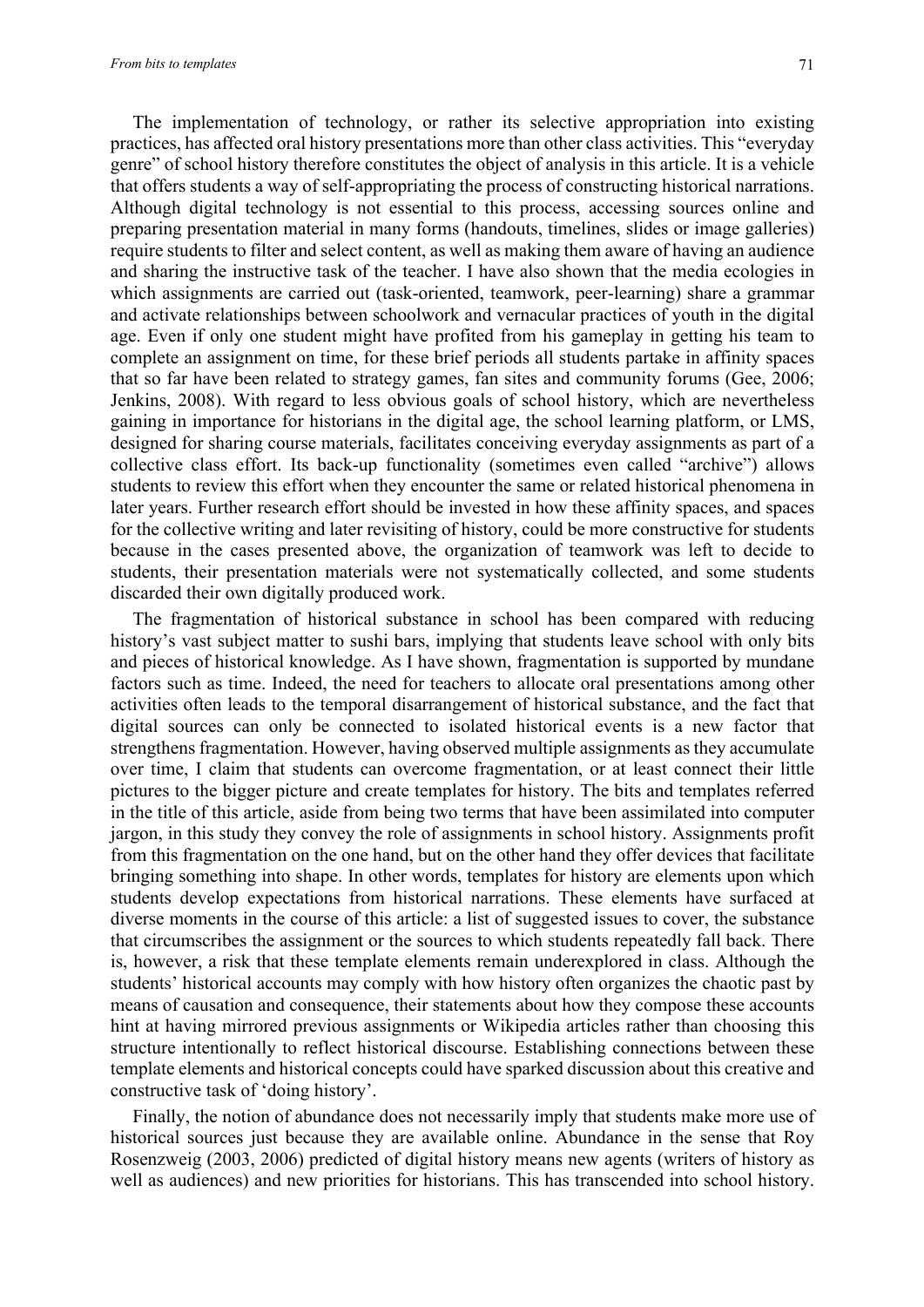With regard to the abundance of sources, teachers set limits through diverse mechanisms: falling back on familiar educational sites, preselecting readings, or narrowing topics in the form of task-related questions. Earlier, I observed that searching for images to illustrate presentations was a task that allowed students more freedom. Even then, options were narrowed by a recommendation from the teacher to use Wikimedia Commons, which is safe in terms of copyright and general in scope fulfilling the need to supply materials on diverse topics such as colonialism and medical advancement. However, student-selected sources were never the center of attention during presentations, and thus students might have not considered this task important. Abundance could also be understood as the diversity of stories facilitated by source materials, such as when students used historical maps to illustrate the Scramble for Africa and the discovery of the Americas (thus emphasizing exploration), while others illustrated their presentation on British imperialism with historical cartoons (emphasizing politics). Finally, abundance could refer to the difficulty of generalizing the purpose of the oral history presentation: as noted, both teachers said they wanted to prepare their students for things they would face in years to come, such as pre-university examinations or time constraints in upper grades. One way of taking advantage of this abundance, in terms of both sources and purpose, could be to dedicate one assignment to exploring and discussing new sources found online that students could add to their list of trusted digital spaces for future work.

# **Concluding remarks**

Returning to Thomas Nygren's idea that digital history can prepare students to confront the past and present in that both archival sources and information in the digital age share traits (2015), I have shown how the digital culture and paraphernalia that is increasingly becoming ubiquitous in school classrooms can broaden the focus of digital history beyond practices that exclusively derive from using digitized primary sources. To educators who are not yet familiar with digital sources created for historians, or have not fully adopted new ways of working, this article offers a new approach to familiar practices, sources and platforms. The originality of this study lies in its ethnographic focus on ordinary and mundane tasks, such as ascribing legitimacy to Wikipedia and finding potential applications of the school LMS to history. This reflects the classes I observed, in which most students were aged fifteen. They were being gradually introduced to (rather than tested on) historical concepts and had recently started using each a school tablet.

The lessons learned from this study could inform future ethnographic research in schools. Observing history classes in its entirety can be time consuming as they can last full terms. Also, even if observing classes was easy once the teachers were on board with the research, it was difficult to plan access to digital spaces and unforeseen technical and privacy obstacles emerged. It should be taken into consideration in future research that assignment materials are not systematically collected or may be kept behind account credentials in the LMS and other software, and that some students might prefer using their private devices instead of the school tablet. I overcame these barriers to some extent by asking the students to demonstrate the LMS to me, or to list their online sources in their presentation material. The teachers did provide some reading materials in hard-copy, but although the students were asked voluntarily to forward the work they kept in their devices, most did not. Nevertheless, combining ethnography with an analytical focus on everyday genres is a particularly fitting approach to history education in school, to show that history is constructed and enacted daily and not only reproduced in examinations or papers. The accumulation of assignments allowed me to collect and report on what I call templates for history, from which students form expectations of historical narrations and use to build their own. This accumulation of assignments was equally effective to show that the digital culture of the classroom activates media ecologies, or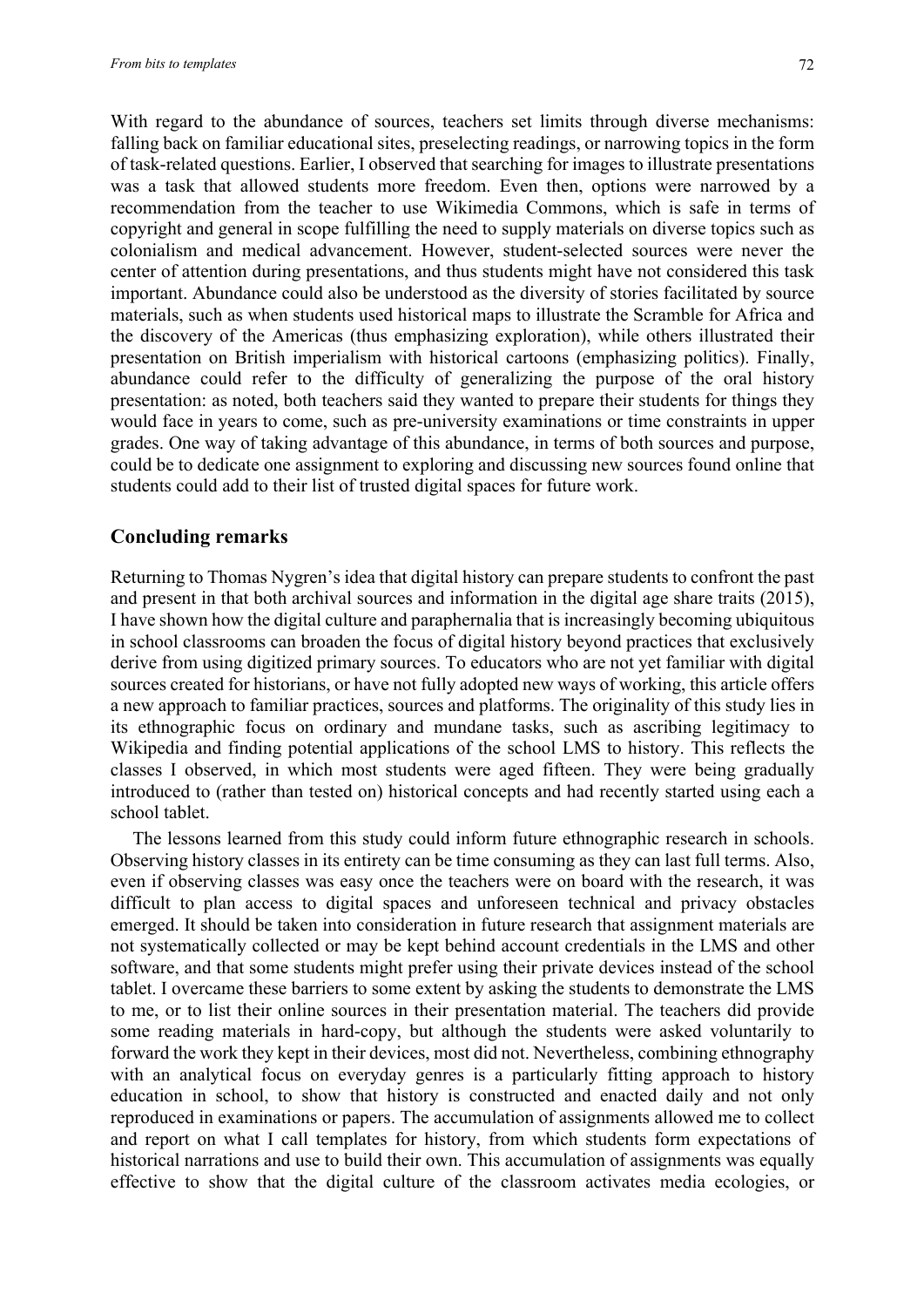relationships between on-and-off school practice, and that it fosters affinity moments where students require each other's input to advance. Furthermore, the digital spaces that belong to the school-life of students, facilitate practices that can help students consider the collective and the revisiting tasks of history. All these are ways students can self-appropriate concepts and processes that derive from doing history in the digital age.

# **References**

- Aliagas Marín, C., & Castellà Lidon, J. M. (2014). Enthusiastic, hesitant and resistant teachers toward the One-To-One Laptop Programme: A multi-sited ethnographic study in Catalonia. In M. Stocchetti (Ed.), *Media and education in the digital age: Concepts, assessments, subversions*. New York: Peter Lang.
- Ammert, N. (2010). To bridge time: Historical consciousness in Swedish history textbooks. *Journal of Educational Media, Memory & Society, 2*(1), 17–30.
- Ammert, N. (2014). What do you know when you know something about history? *Historical Encounters, 1*(1), 50–61.
- Andersson, C. (2017, March 15). The front and backstage: Pupils' information activities in secondary school. *Information Research, 22*(1), http://www.informationr.net/ir/22- 1/colis/colis1604.html [Accessed March 10th 2020]
- Aull Davies, C. (1999). *Reflexive ethnography: A guide to researching selves and others.* London; New York: Routledge.
- Bhatt, I. (2017). Assignments as controversies: Digital literacy and writing in classroom practice. New York: Routledge.
- Bloom, N., & Stout, C. (2005). Using digitized primary source materials in the classroom: A Colorado case study*. First Monday, 10*(6).
- Carr, E. H. (1970). *What is history?*. Harmondsworth: Penguin Books.
- Castrén, M. J., Ahonen, S., Arola, P., Elio, K., & Pilli, A. (1992). *Historia koulussa*. Helsinki: Yliopistopaino.
- Chandler, C. J., & Gregory, A. S. (2010). Sleeping with the enemy: Wikipedia in the college classroom. *The History Teacher, 43*(2), 247–257.
- Coyle, K. (2006). Mass digitization of books. *The Journal of Academic Librarianship, 32*(6), 641–645.
- Dawson, I. (1989). The Schools History Project: A study in curriculum development. *The History Teacher, 22*(3), 221–238.
- Elmersjö, H. Å. (2014). History beyond borders: Peace education, history textbook revision, and the internationalization of history teaching in the twentieth century. *Historical Encounters, 1*(1), 62–74.
- Gee, J. P. (2006). Situated language and learning: A critique of traditional schooling (Reprinted). New York: Routledge.
- Geertz, C. (1973). Thick description: Toward an interpretive theory of culture. In C. Geertz, *The interpretation of cultures: Selected essays* (pp. 3–30). New York: Basic Books cop.
- Gooding, P. (2017). Historic newspapers in the digital age: "Search All About It!" Abingdon, Oxon; New York: Routledge.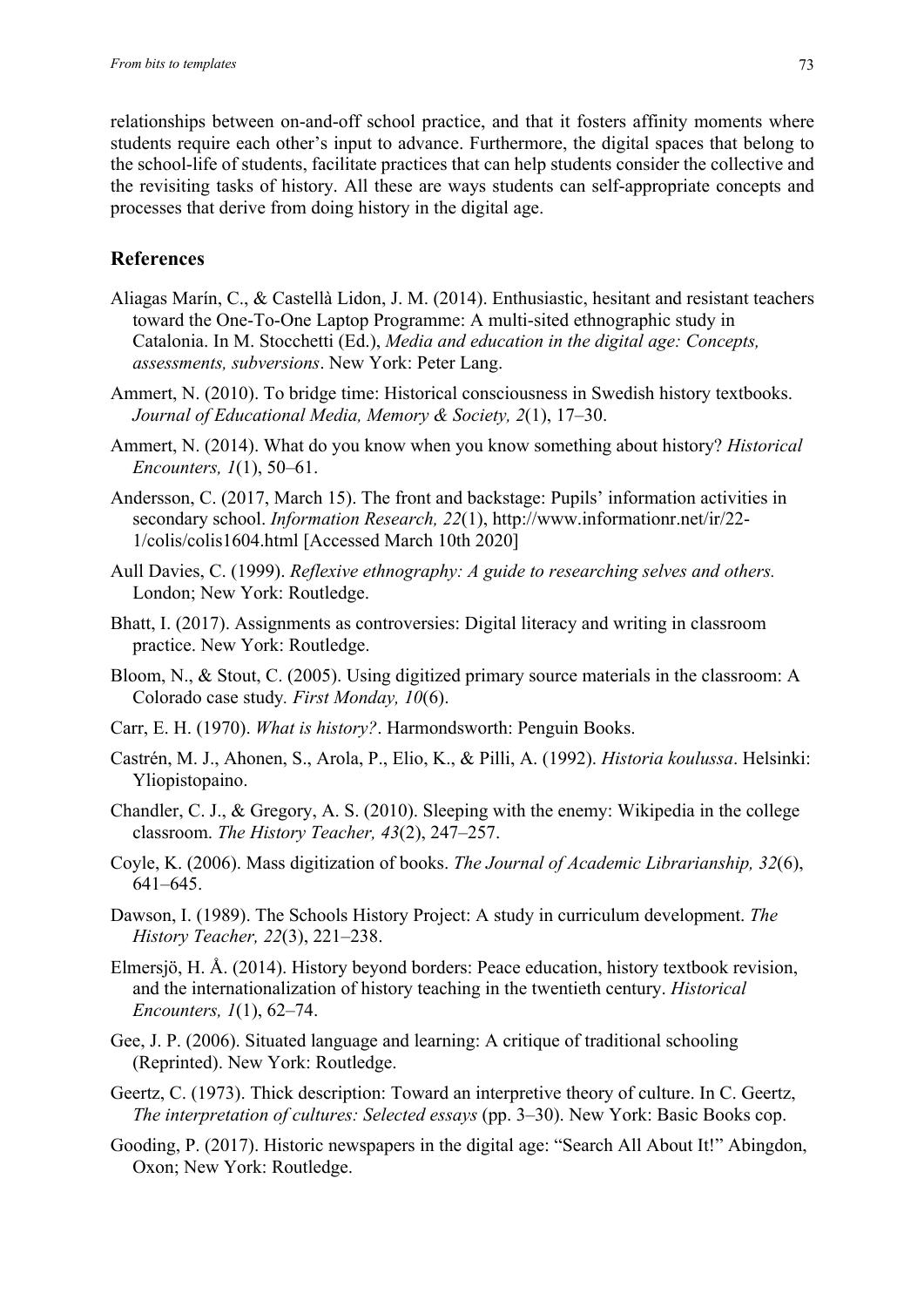Horst, H. A., & Miller, D. (Eds.). (2012). *Digital anthropology.* London: Berg.

- Howson, J. (2009). Potential and pitfalls in teaching "big pictures" of the past. *Teaching History;* London, 136, 24–33.
- Husbands, C. (1996). What is history teaching? Language, ideas, and meaning in learning about the past. Buckingham: Open University Press.
- Ito, M., Baumer, S., Bittanti, M., boyd, danah, Cody, R., Stephenson, B. H., Horst, H. A., Lange, P. G., Mahendran, D., Martínez, K. Z., Pascoe, C. J., Perkel, D., Robinson, L., Sims, C., & Tripp, L. (2009). *Hanging Out, Messing Around, and Geeking Out: Kids Living and Learning with New Media*. Cambridge, MA: MIT Press.
- Jenkins, H. (2008). *Convergence culture: Where old and new media collide* (Updated and with a new afterword). New York: New York University Press.
- Kohonen, I., Kuula-Luumi, A., & Spoof, S.-K. (Eds.). (2019*). The ethical principles of research with human participants and ethical review in the human sciences in Finland.* Publications of the Finnish National Board on Research Integrity TENK 3/2019.
- Lave, J., & Wenger, E. (1991). *Situated learning: Legitimate peripheral participation*. Cambridge: Cambridge University Press.
- Lee, P. (2012) Understanding history and understanding the past. In P. Seixas (Ed.), *Theorizing historical consciousness* (pp. 129–164). Toronto: University of Toronto Press.
- Lévesque, S. (2006a). Discovering the Past: Engaging Canadian Students in Digital History. *Canadian Social Studies, 40*(1), https://eric.ed.gov/?id=EJ1073928 [Accessed June 4th 2020]
- Lévesque, S. (2006b). Learning by "playing": ENGAGING STUDENTS IN DIGITAL HISTORY. *Canadian Issues* (Fall 2006), 68–71.
- Lévesque, S. (2008). Thinking historically: Educating students for the twenty-first century. Toronto: University of Toronto Press.
- Lievrouw, L. A., & Livingstone, S. M. (2006). Handbook of new media: Social shaping and social consequences of ICTs. London: SAGE Publications.
- Livingstone, S. M., & Sefton-Green, J. (2016). *The class: Living and learning in the digital age*. New York: New York University Press.
- Nygren, T. (2015). Students Writing History Using Traditional and Digital Archives. *Human IT, 12*(3), 78–116.
- Nygren, T., & Vikström, L. (2013). Treading old paths in new ways: Upper secondary students using a digital tool of the professional historian*. Education Sciences, 3*(1), 50–73.
- Opetushallitus. (2015a). Perusopetuksen opetussuunnitelman perusteet 2014. Helsinki: Opetushallitus.
- Opetushallitus. (2015b). Lukion opetussuunnitelman perusteet 2015: Nuorille tarkoitetun lukiokoulutuksen opetussuunnitelman perusteet. Helsinki: Opetushallitus.
- Pink, S., Horst, H., Postill, J., Hjorth, L., Lewis, T., & Tacchi, J. (2015). *Digital Ethnography: Principles and Practice.* Los Angeles: SAGE.
- Pink, S., & Leder Mackley, K. (2013). Saturated and situated: Expanding the meaning of media in the routines of everyday life. *Media, Culture & Society, 35*(6), 677–691.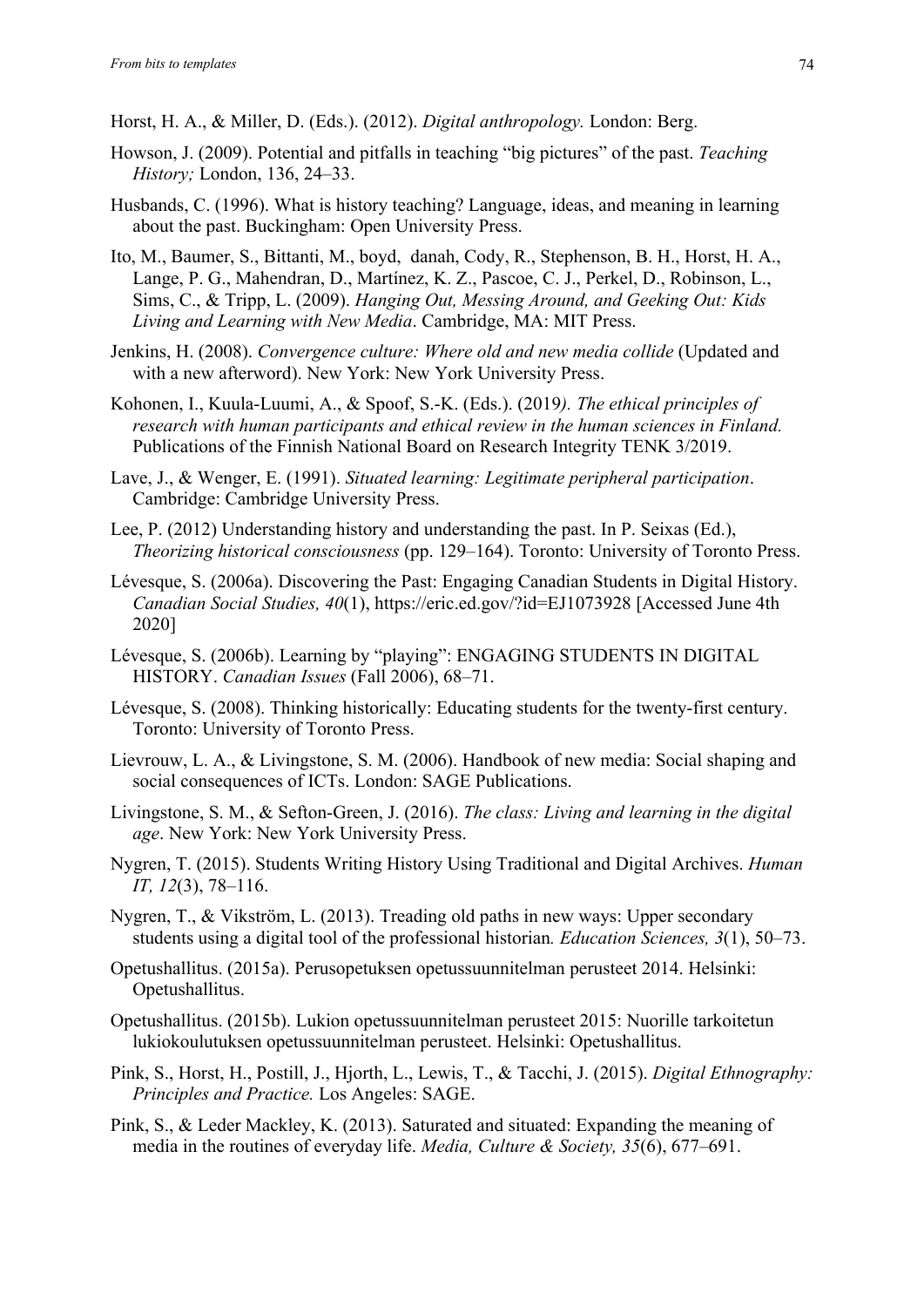- Poulsen, J. A. (2013). What about global history? Dilemmas in the selection of content in the school subject History. *Education Sciences, 3*(4), 403–420.
- Ridge, M. M. (2014). *Crowdsourcing our Cultural Heritage.* Farnham: Ashgate Publishing, Ltd.
- Rosenzweig, R. (2003). Scarcity or Abundance? Preserving the past in a digital era. *The American Historical Review, 108*(3), 735–762.
- Rosenzweig, R. (2006). Can History be open source? Wikipedia and the future of the past. *The Journal of American History, 93*(1), 117–146.
- Rosenzweig, R., & Bass, R. (2011). Rewiring the History and Social Studies Classroom: Needs, frameworks, dangers, and proposals. In R. Rosenzweig, A. Grafton (Eds.), *Clio wired: The future of the past in the digital age* (pp. 92–109). New York: Columbia University Press.
- Rüsen, J. (1994). *Historische Orientierung: Über die Arbeit des Geschichtsbewußtseins, sich in der Zeit zurechtzufinden*. Rom, Weimar, Wien: Böhlau.
- Samuelsson, U., & Olsson, T. (2014). Concepts digital inequality in primary and secondary education: Findings From a systematic literature review. In M. Stocchetti (Ed.), *Media and education in the digital age: Concepts, assessments, subversions* (pp. 41–62). New York: Peter Lang.
- Shemilt, D. (2009). Drinking an ocean and pissing a cupful. How adolescents make sense of history. In L. Symcox & A. Wilschut (Eds.), *National History Standards: The problem of the Canon and the Future of Teaching History* (pp. 141–209). Charlotte, NC: IAP.
- Silverstone, R., & Hirsch, E. (Eds.). (1992). *Consuming technologies: Media and information in domestic spaces*. London: Routledge.
- Soliday, M. (2011). *Everyday genres: Writing assignments across the disciplines*. Carbondale, IL: Southern Illinois University Press.
- Thomson, R., Berriman, L., & Bragg, S. (Eds.). (2018). *Researching everyday childhoods: Time, technology and documentation in a digital age*. London: Bloomsbury Academic.
- VanSledright, B. A. (2004). What does it mean to think historically... And how do you teach it? *Social Education, 68*(3), 230–233.
- Weller, T. (Ed.). (2013). *History in the digital age*. London, New York: Routledge.

# **Endnotes**

 $<sup>1</sup>$  The idea of fragmentation is indeed more complex, and the literature cited refers to studies that highlight the negative aspects:</sup> 'history' is still widely understood by many students in their early and mid- teens as a huge "timeline" of which not all can be recalled or put into place. However school history in Finland nowadays emphasizes historical thinking, according to which historical substance (seen as events or themes) constitutes the basis on which to develop an understanding of disciplinary concepts such as "time, change, continuity, causality, and historical empathy" (Opetushallitus, 2015a, p. 170). The fact that history in school is characterized as usable refers to the idea of obtaining a sense of temporal orientation (Rüsen, 1994), through which young people should connect their time to the past and hopefully become aware of the present's own historicity, thus providing some guidance for the future. Another usable aspect of school history is that it should allow students "to do history". This idea was introduced by radical advocates of disciplinary history (students should not learn narratives of the past, but should focus on the logic of historical evidence and interpretation) such as Beard, Fling and Jeffries in the early 20<sup>th</sup> century (discussed in Lévesque, 2008, pp. 9–11). Nowadays scholars are aware of how complex this is, and of the need to introduce a scale according to which students gradually apply and become aware of these disciplinary concepts (VanSledright, 2004).